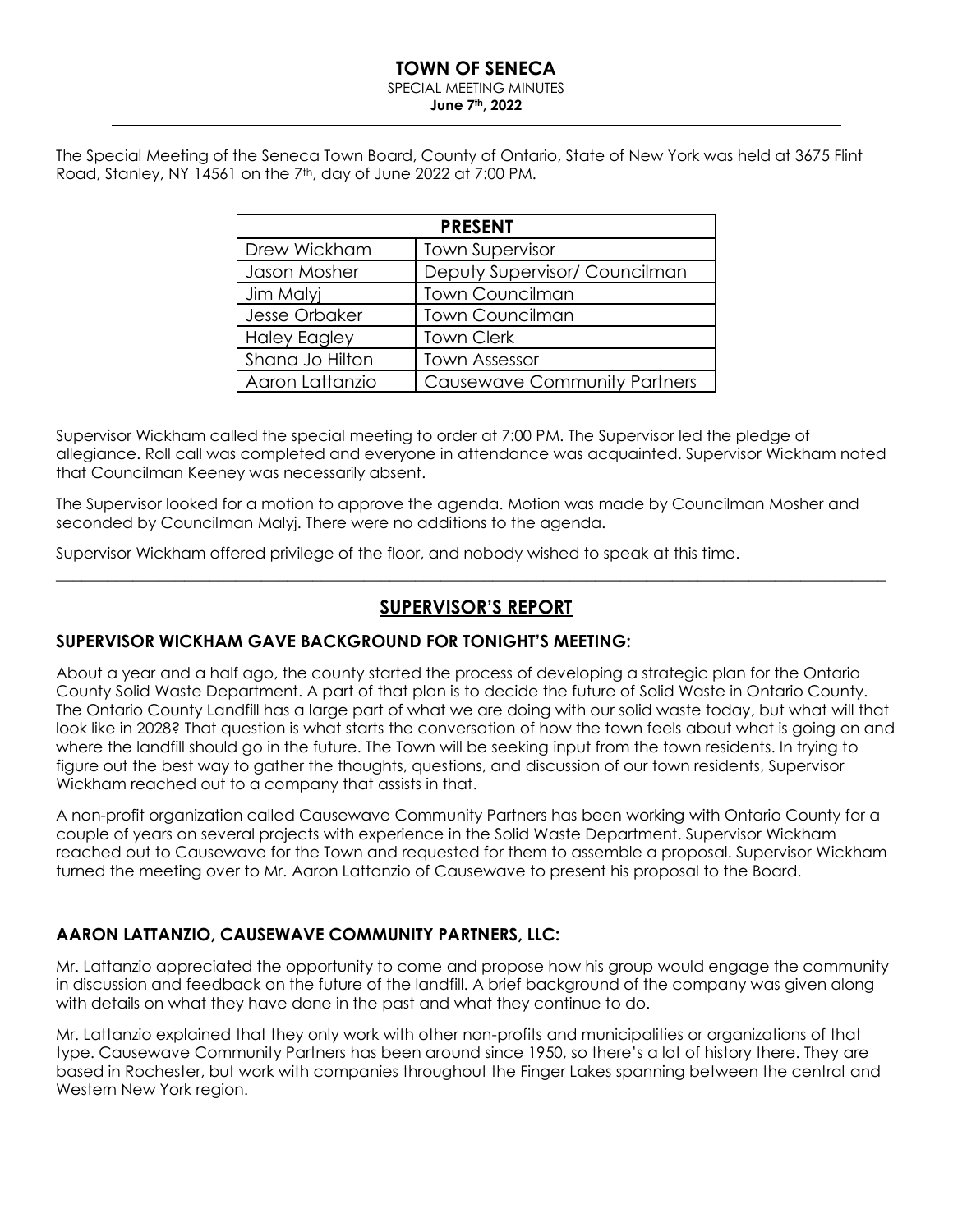Causewave does several different types of programming and focuses on strategic planning, board development, marketing communications, and engaging people in feedback. They assist in holding Community Tables around different things like lead poisoning, traffic safety, water pollution and many other topics where there are coalitions working to address change around large matters.

They help educate the public and promote different events that are available to residents and different initiatives that can help residents dispose of waste in appropriate ways. Mr. Lattanzio, again, thanked the board and the public for allowing him to present. He explained that he will move forward with his proposal and allow questions after.

# **CAUSEWAVE COMMUNITY PARTNERS PROJECT PROPOSAL:**

**REASON AND NEED:** The contract with the Ontario County Landfill expires in 2028 it is of high importance to our Town Board to get input and feedback from residents on how they feel or what we should do with the landfill going forward. Ontario County needs input and decision from the Seneca Town Board within the year in order to move forward with the additional planning. Although 2028 is a few years away, there is a lot of planning that needs to go in place before anything can happen.

**KEY MESSAGE:** A key message from Causewave regarding their mission with this project is that they are not pushing one way or the other on this topic. They are here to be as factual as possible with the information regarding the contract being up and that a decision needs to be made. There are two possible outcomes that the board will be deciding on: either we decide to close the landfill, or we expand the footprint of the landfill to continue operations as it cannot continue in the current footprint. Mr. Lattanzio pointed out the benefits that the residents get through the landfill revenue, followed by the impacts that residents will incur if the landfill closes.

**INCLUDING RESIDENTS AND PUBLIC:** Causewave Community Partners will start by holding 3 public discussion sessions, one at each Fire Hall in the Town. Town Residents will be required to pre-register for these events due to maximum occupancy and they will get a chance to speak if they so choose. Information on these sessions will be coming out as this project unfolds. There will also be an online stream of these meetings for those that are not residents. A few ways that they will be reaching out to residents is by placing information on our Town Website, utilizing social media, gathering feedback at the public sessions, postcard mailings, community posters, give tools to local business who also reach the public, utilize local media outlets to get information out and offer surveys for Town Residents.

**COST:** The numbers provided at this meeting are estimated based on the time the Causewave thinks will take them to help us through this process. There is a local fund that Causewave can utilize called the Hallowell Fund which offsets the cost for Non-Profit Organizations. Mr. Lattanzio explained that if there are mailings or any publications/prints that are done, those will be outside of this proposal and based on a separate invoice. As for the cost of their time and efforts in this project, the Hallowell Fund can cover just over half of the project cost, leaving the Town of Seneca with a total not to exceed \$2,375.00.

\_\_\_\_\_\_\_\_\_\_\_\_\_\_\_\_\_\_\_\_\_\_\_\_\_\_\_\_\_\_\_\_\_\_\_\_\_\_\_\_\_\_\_\_\_\_\_\_\_\_\_\_\_\_\_\_\_\_\_\_\_\_\_\_\_\_\_\_\_\_\_\_\_\_\_\_\_\_\_\_\_\_\_\_\_\_\_\_\_\_\_\_\_\_\_\_\_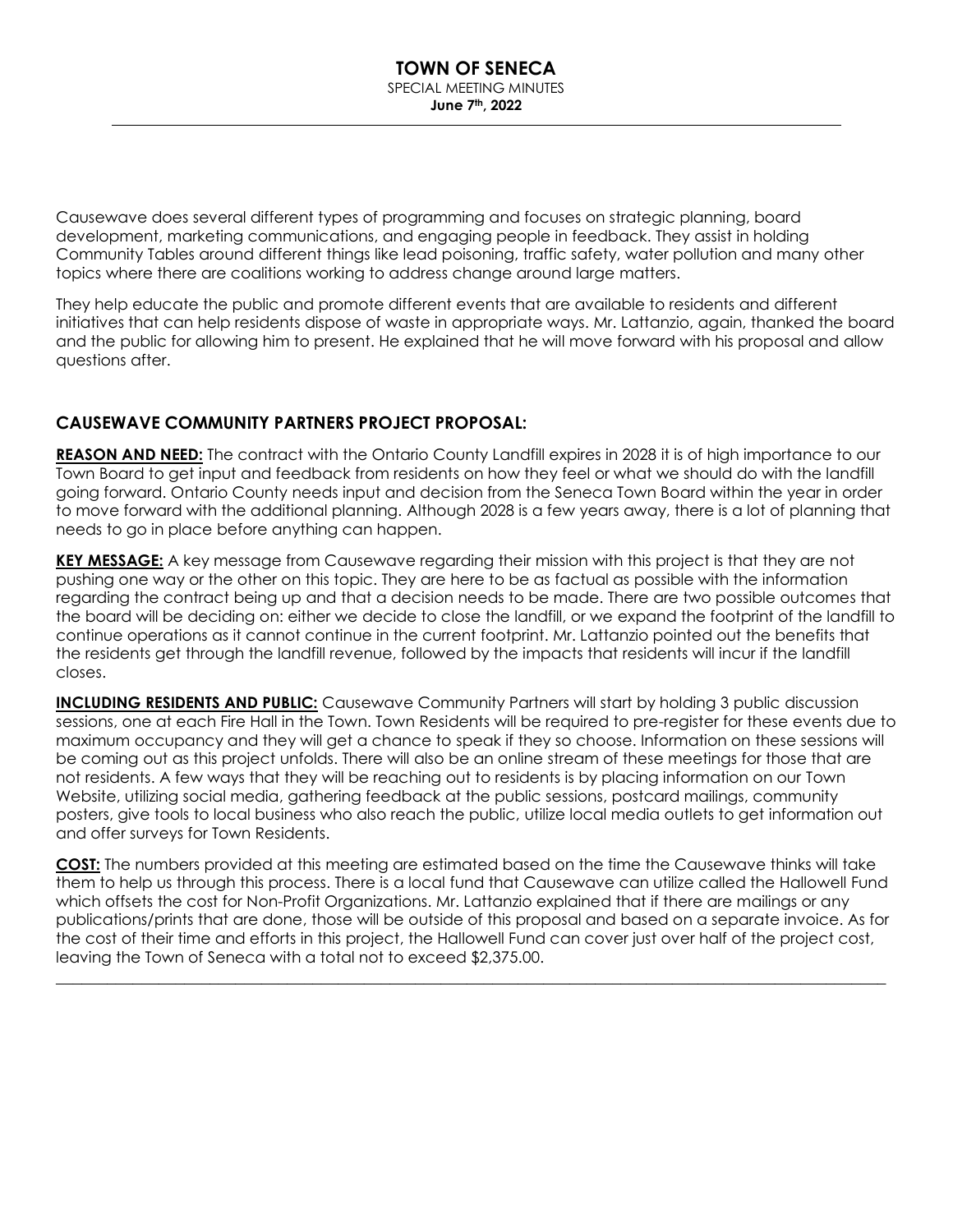**June 7th, 2022**

# **QUESTIONS**

- **Councilman Orbaker verified with Mr. Lattanzio that the position of Causewave on this matter will be neutral through the process and that they wouldn't try to sway anybody in one direction or the other.**
	- o Mr. Lattanzio explained that they will remain neutral in the process and that he doesn't feel that there's an intent to try and sway anybody. He explained that the outcome of this will not impact their ability to work with the Ontario County in the future, so there's really no reason for them to try and sway anybody one way or another. They are merely an impartial facilitator for this project.
- **Councilman Mosher asked when Mr. Lattanzio would envision this project to be finished.** 
	- o Mr. Lattanzio explained that (assuming the board decides to move forward with this) a rough estimate for this project to be finished would be in late summer. They intend to hold the 3 public sessions in late June, then field the survey for roughly 3 weeks to allow time for results to come in, then present something around mid-august. He explained that there is room for adjustments, and this is not a hard timeline, but those times are what they are shooting for.
	- o Supervisor Wickham added that Ontario County is very interested in what the Town of Seneca is looking to do and what the board is doing. Supervisor Wickham believes that our discussions will drive Ontario County in a significant way, so they will be waiting to hear from our process before they begin to discuss it on their end. He also explained that while we don't need or want to do this quickly, there's no reason in drawing this out over a long period of time. He said that most people have their opinions and that he would like to hear them. Once opinions are heard, we'll have to decide.
- **Councilman Malyj asked if Causewave would go into more detail on the financial impact as this project unfolds. Adding that this Town is a large agricultural community, and a lot of people would be interested to know how it will affect agricultural land and infrastructure.**
	- o Mr. Lattanzio said they will absolutely go into more detail at the public sessions being held and there are certainly more details to be provided. He also explained that we would post materials on the Town's website for people to view.

Some of our town residents were in attendance and gave some input before Mr. Lattanzio left for the evening. The major topics discussed were:

- Large agriculture community- focusing on that and the effects to farmland.
- Consistency- The same individuals from Causewave at all 3 discussion sessions.
- \* Benefits of NOT having the Landfill extended (noise, odor, etc.).
- $\star$  Changing maintenance and conditions of the roads with less heavy trucks (if it were to close).
- Are there any other options besides closing or extending the life? (Reducing intake, limiting what is acceptable, accepting town waste only, etc.)
- $\star$  Once the Town Board decides, is the decision definite? Can the state step in and choose otherwise?

Supervisor Wickham thanked all the residents for taking the time to attend the meeting and appreciated their input and thoughts. He reiterated that this decision is not all about money and financials. It's about quality of life and what we are willing to tolerate or what are we sick and tired of. This is the discussion we are going to have. Supervisor Wickham explained that this will be best served with the group like Causewave because they will help us get to the right answer and get good feedback.